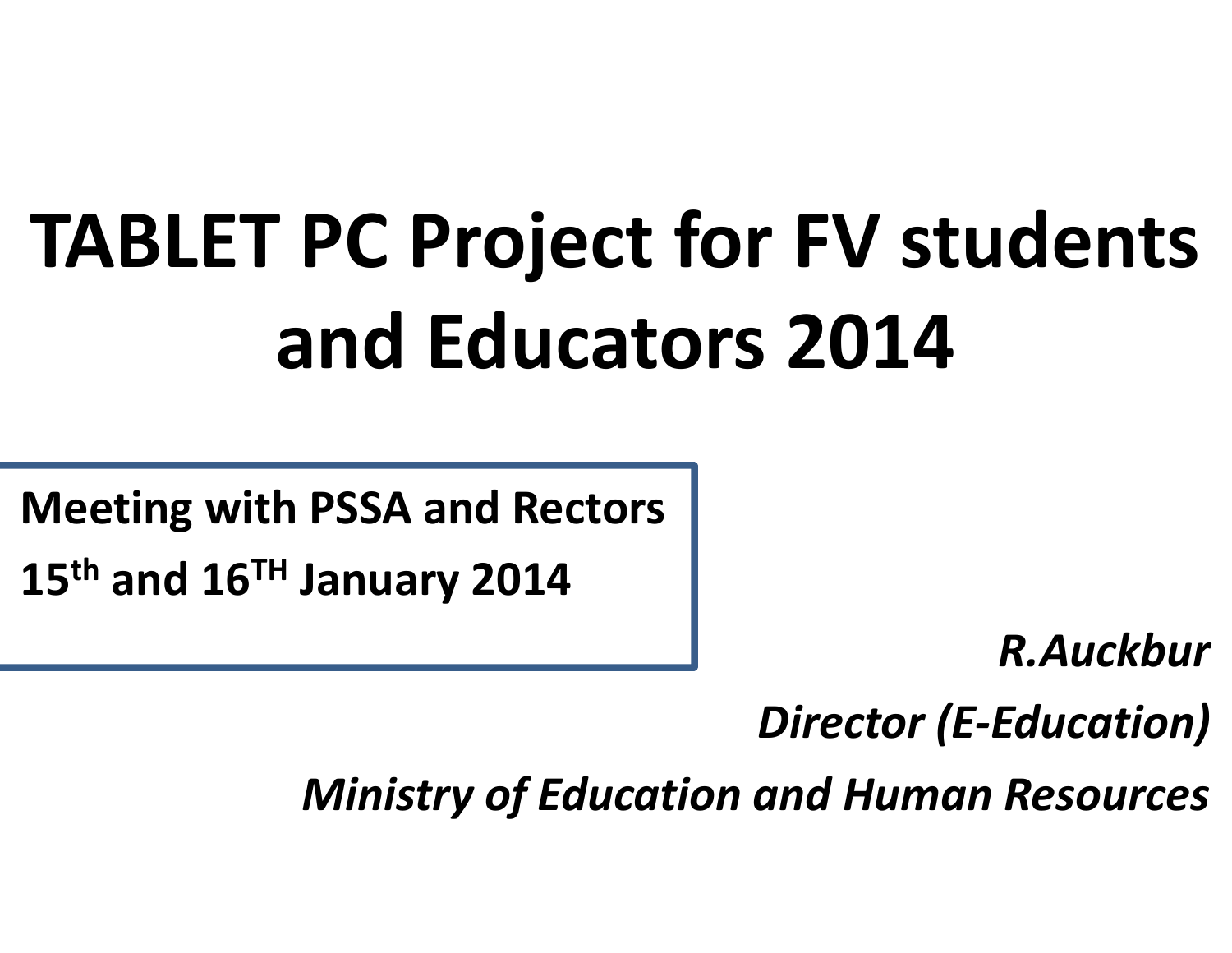# **Project Description**

oject consists of provision of:

- •26100 tablets to Form V 2014 students and educators
- raining of Educators
- rovision of Pedagogical contents
- rovision of internet connectivity (phase 2)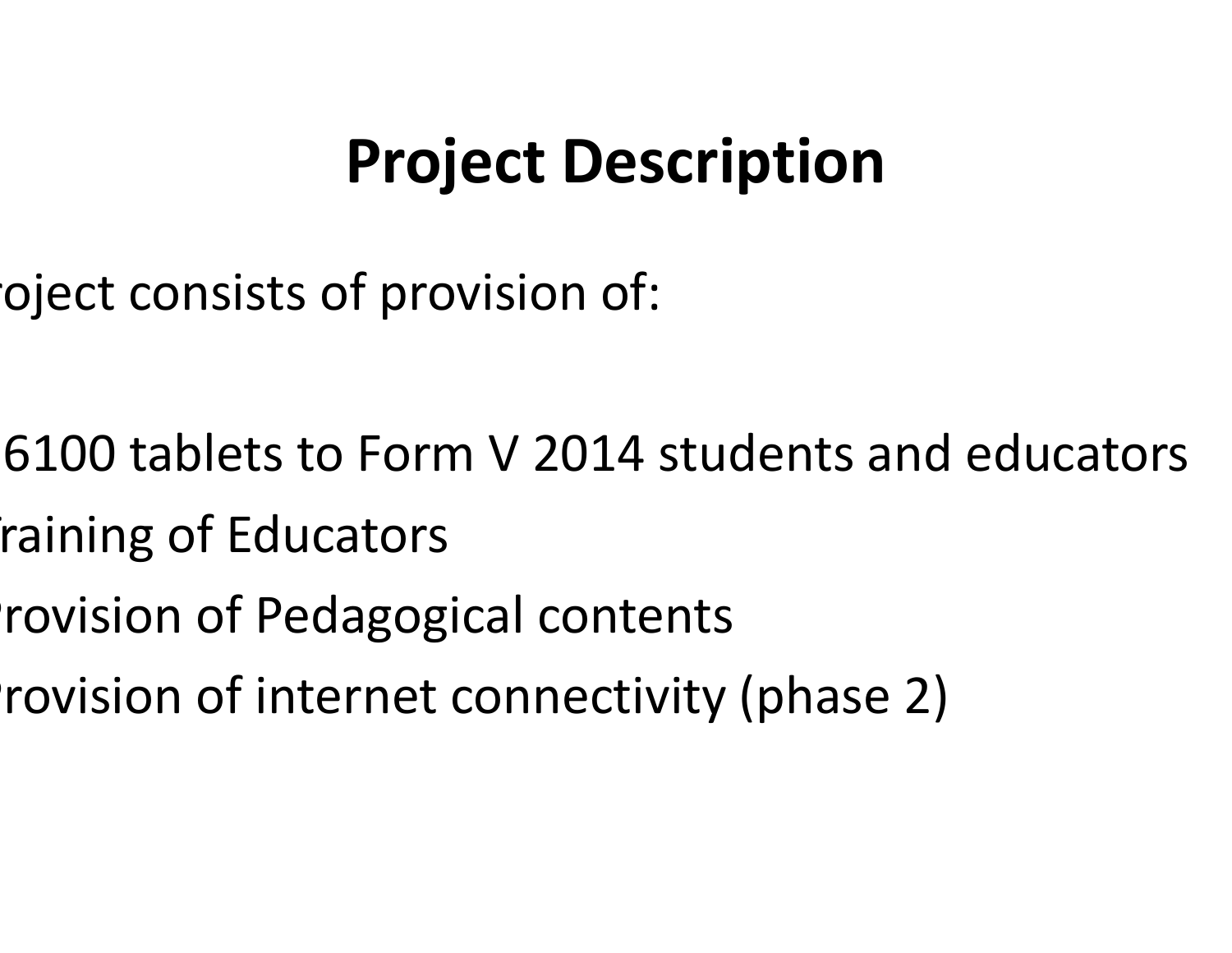# Objectives of the Tablet PC Project

- To provide students of Forms IV and V access to digital educational contents relevant to their curricula.
- *"To transform internet in schools, Government will extend high speed fibre optic cables to every secondary school."*
- To enhance teacher-student and student-student interactions.
- To improve students learning by providing them with anytime, anywhere opportunities to become independent learners through technology.
- An improved pass rate of students at Cambridge SC /GCE O Level through a diversification of pedagogy making use of multimedia tools, hence optimizing government spending in terms of reduced repeaters at SC level.
- Increase in completion rate of first cycle of secondary education and thereby an increase in the transition rate to upper secondary education and ultimately to higher education and further training.
- Better preparedness of students and educators for 21<sup>st</sup> century skills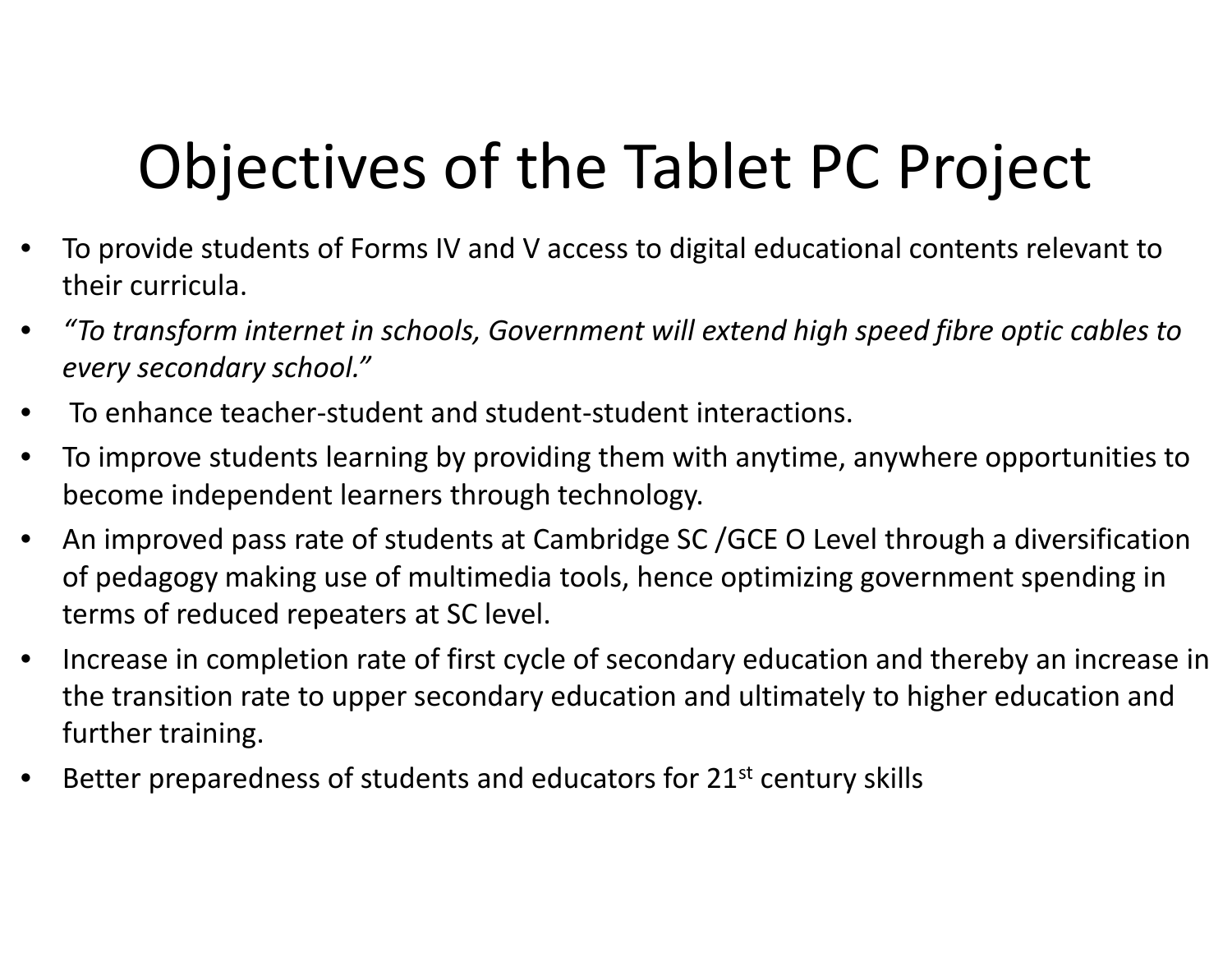#### **Project Scope 1**

- **Provision of Tablet Computers to students and educators of Form V**
- Tablets equipped with selected digital pedagogical content relevant to Forms IV and V curricula
- Access to internet resources (phase 2) for enhanced teacher student and student-student interactions.
- Equipped with Classroom Management Software to enable the teacher-learner interaction.
- Security aspects for internet access with parental control software
- Access filters through the Government Online Centre.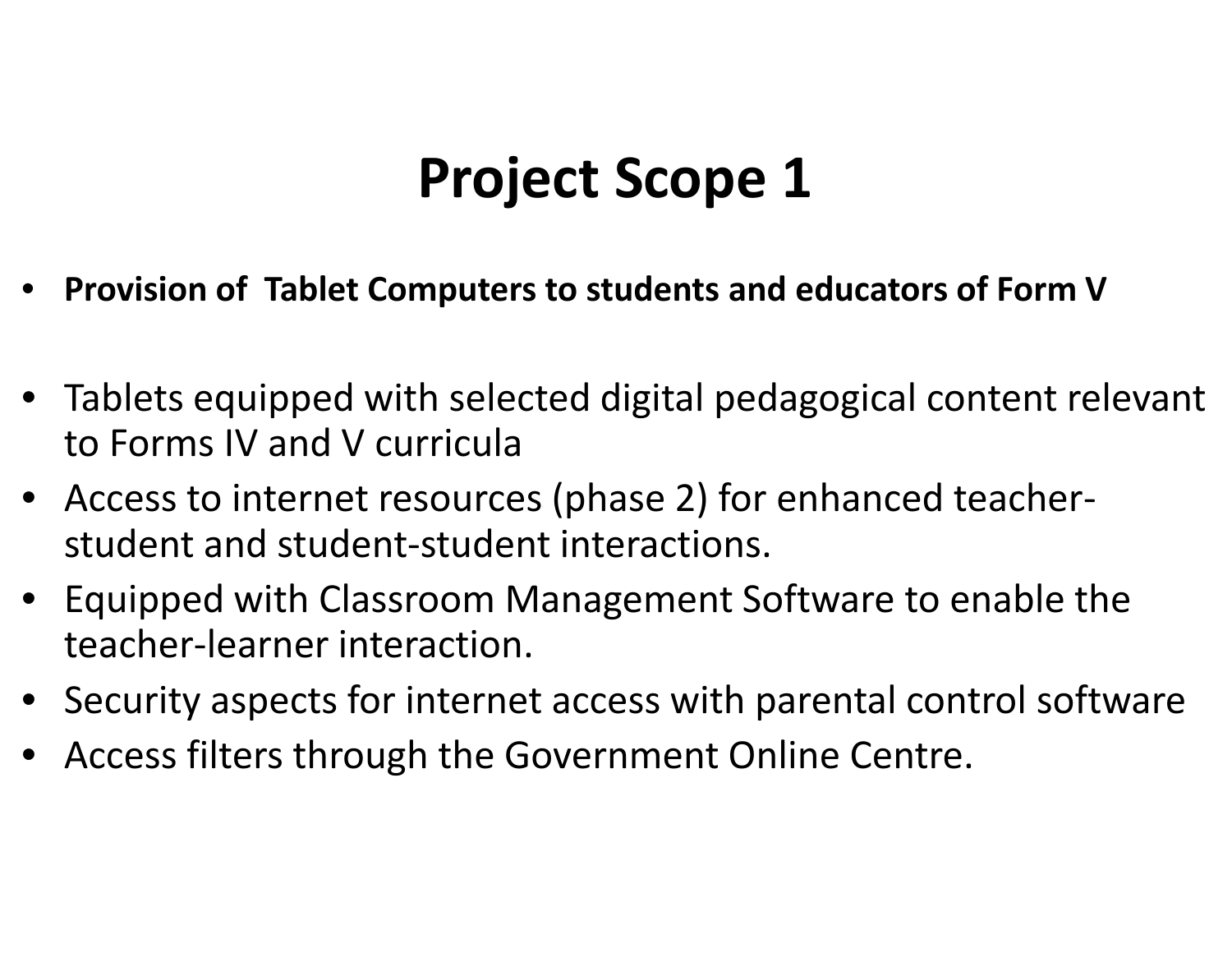# **Project Scope 2**

- **Provision of contents (pedagogical materials) for Form V students**
- Integrated selected pedagogical content within the tablets
- Contents as offline pedagogical content aligned with the teaching of Cambridge GCE O Level syllabi for Mauritius.
- MIE currently developing additional digital pedagogical content.
- Tablets covered by 2-year warranty through Mauritius Telecom
- Tablets covered by insurance cover (against contribution of Rs 650)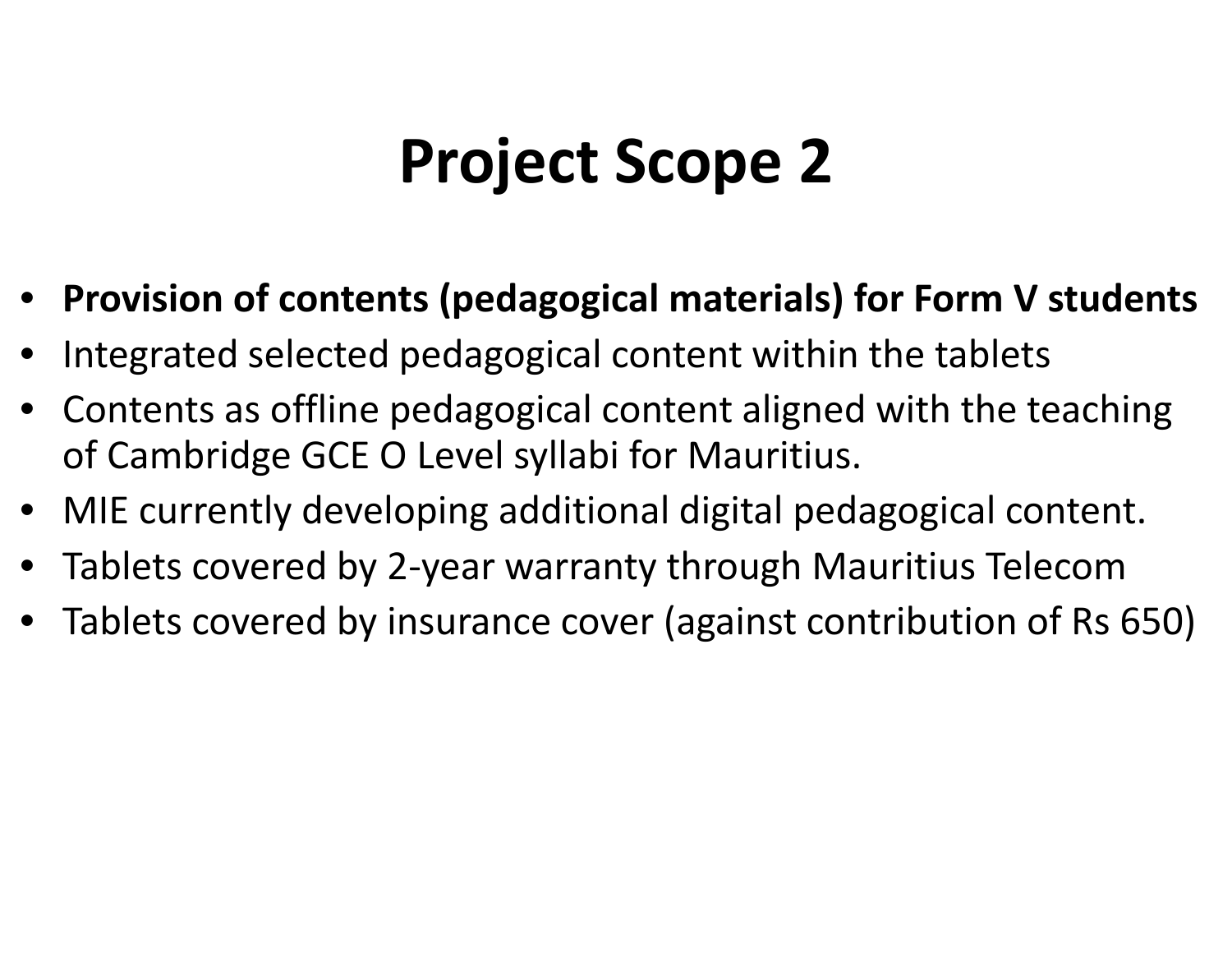## **Forthcoming events**

- 26100 currently reaching in Mauritius in phases
- Schools to proceed for online registration for the project
- Tablets will be delivered to Zones, PSSA & CSD
- Commissioning process starts
- Training of one educator per school starts
- Insurance process finalized
- Tablets the delivered to schools
- Distribution of tablet guidelines to schools
- Tablet PC team of senior educators to proceed for online SN entry
- Distribution to Students And Educators only when insurance and tablet SNs allocated to students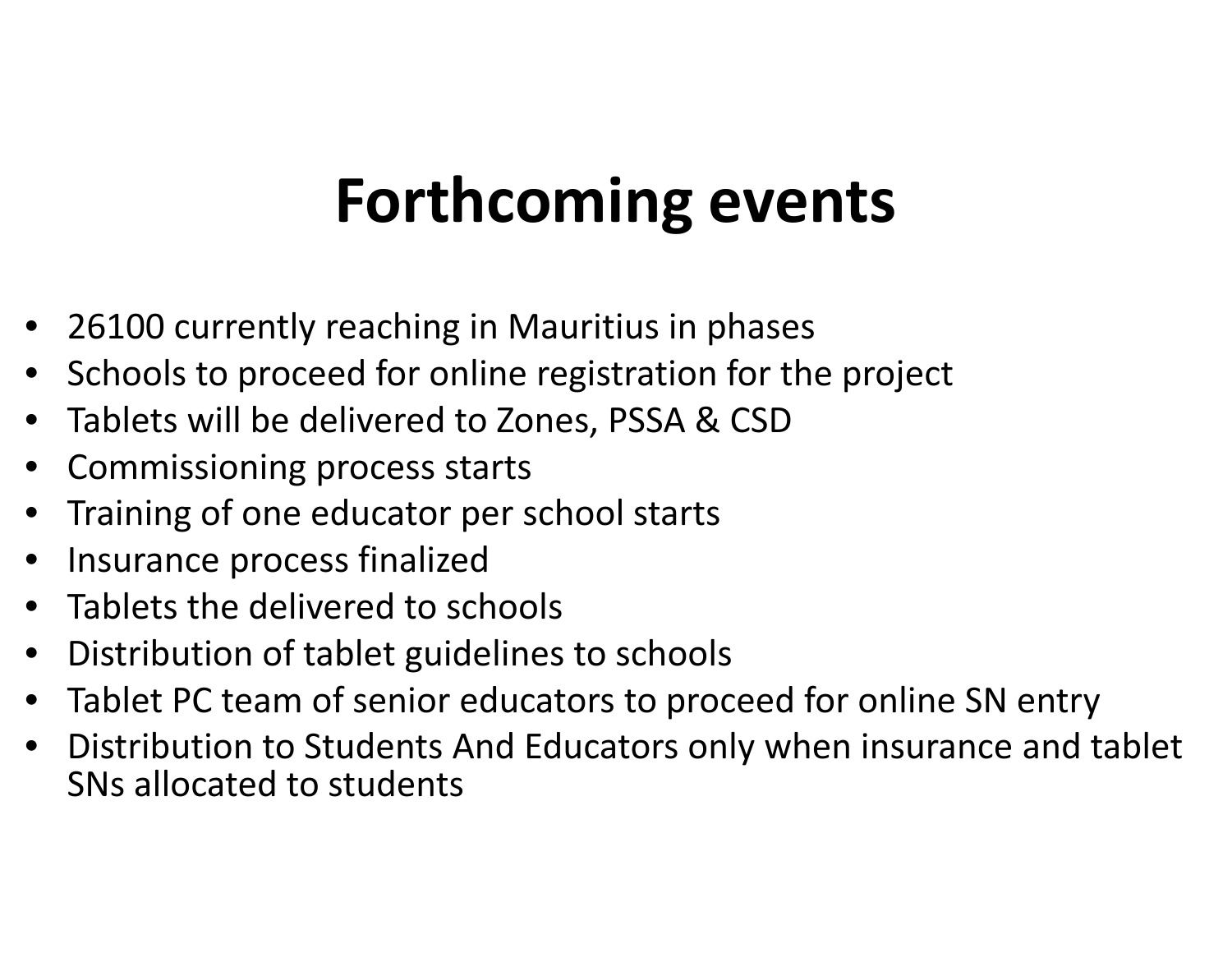# **Training of trainers**

- Training for State Schools and MIE 27<sup>th</sup> to 30<sup>th</sup> January at the MIE
- Training for PSSA Schools by MIE 3<sup>rd</sup> to 5<sup>th</sup> February at Marcel Cabon Lecture Theatre
- Each school to identify one educator for training
- Trained Educator to replicate training at school level by the 15<sup>th</sup> of February
- Training will cover the pedagogical contents
- Training will cover use of iProf classroom Management system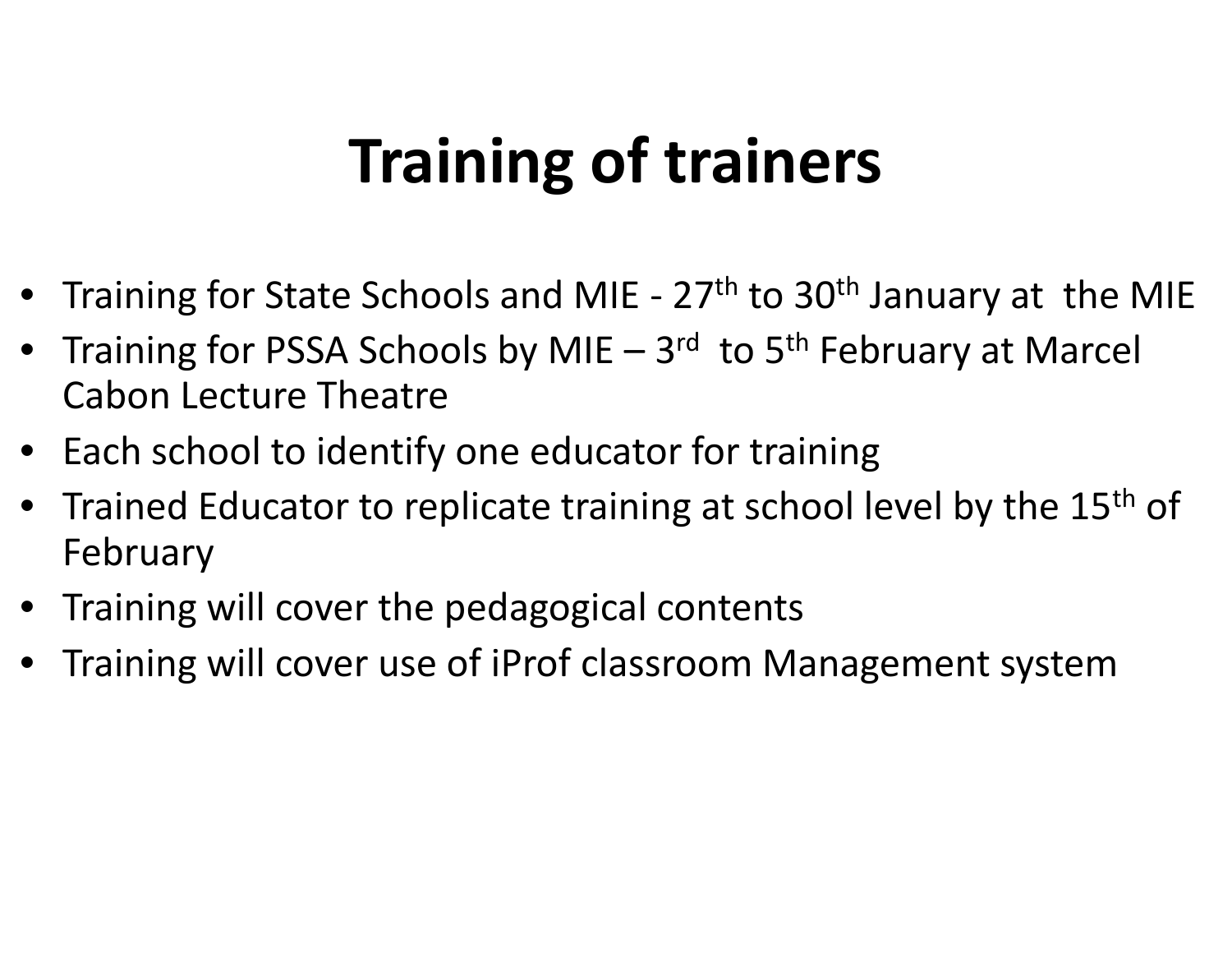#### **Online Registration of Students and Educators**

- Required for Warranty identification
- Required for use through the classroom management softwar
- Required for the Insurance coverage platform
- Video presentation by Mauritius Telecom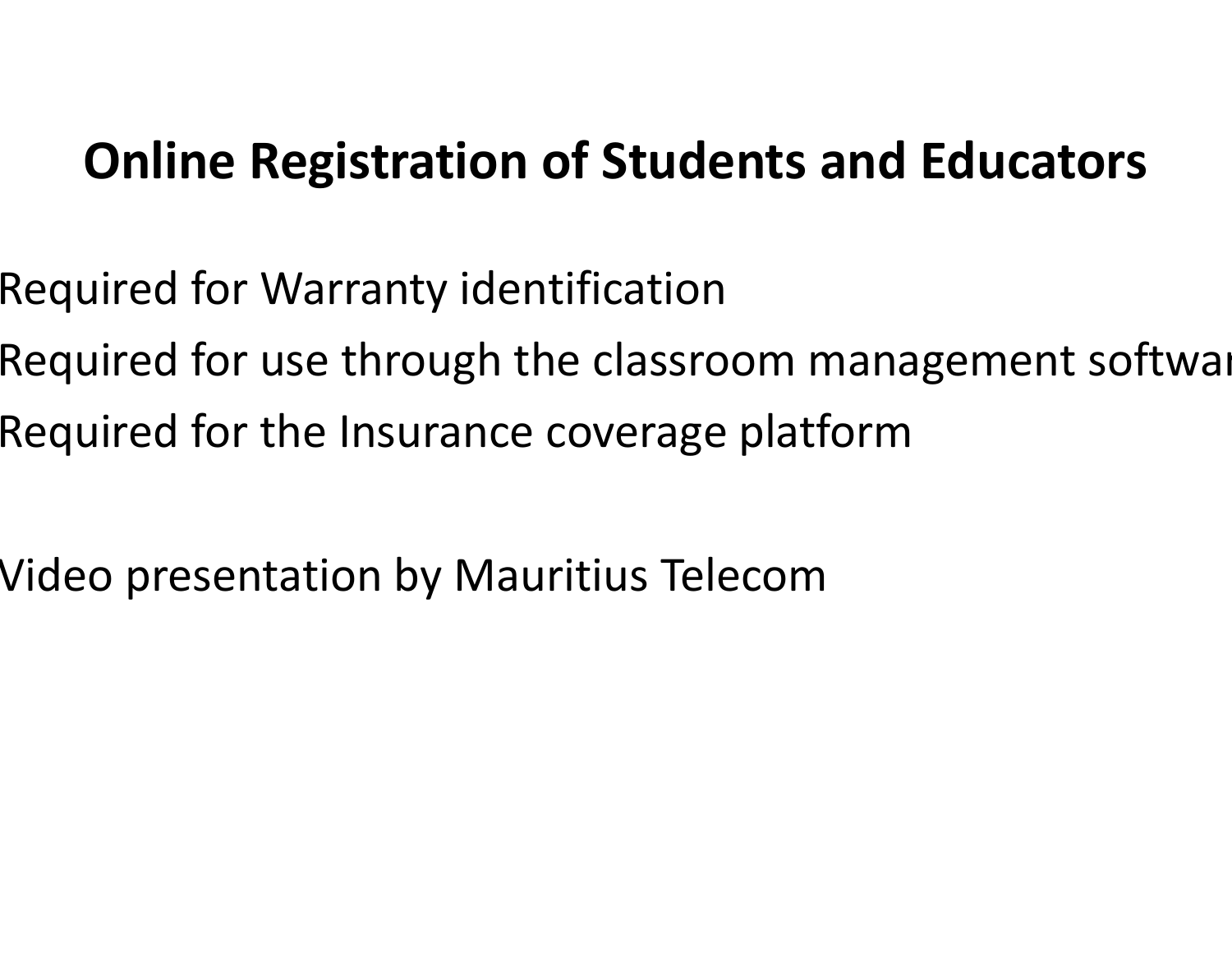# **TABLET PC GUIDELINES BROCHURE**

- Background of Project
- Educational Objectives
- Responsibilities of head of school
- Responsibilities of educator
- Role of Responsible Parties
- Responsibilities of the student
- **Disclaimer**
- Guidelines on Proper Usage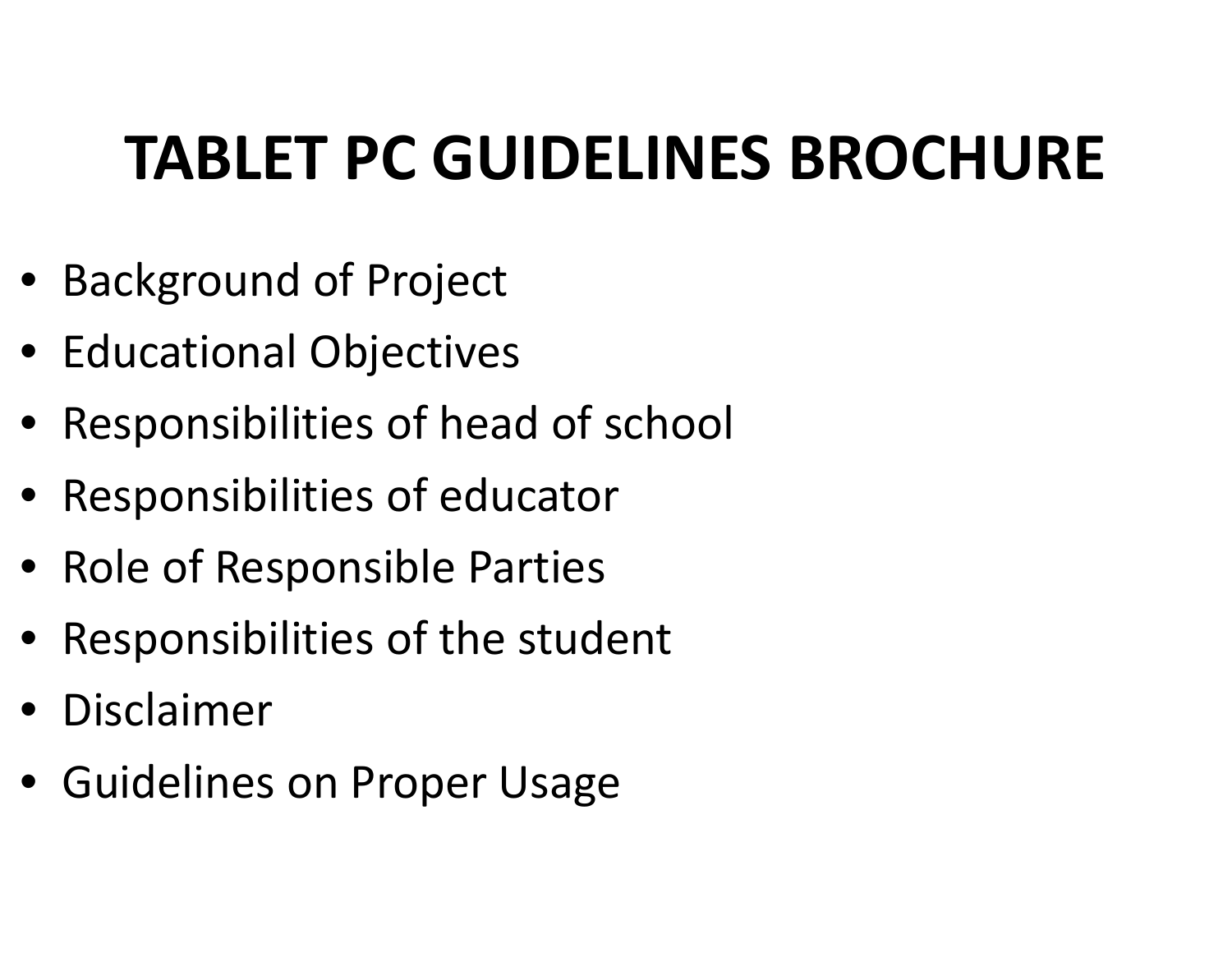#### **TABLET PC GUIDELINES BROCHURE 2**

- Security Aspects
- Internet connection
- Warranty and after sales services
- Insurance coverage
- Agreement between MOEHR and Educator
- Agreement between MOEHR and Responsible Party
- Pledge by student
- Sample Monitoring Sheet for the School
- Yearly Survey form for the school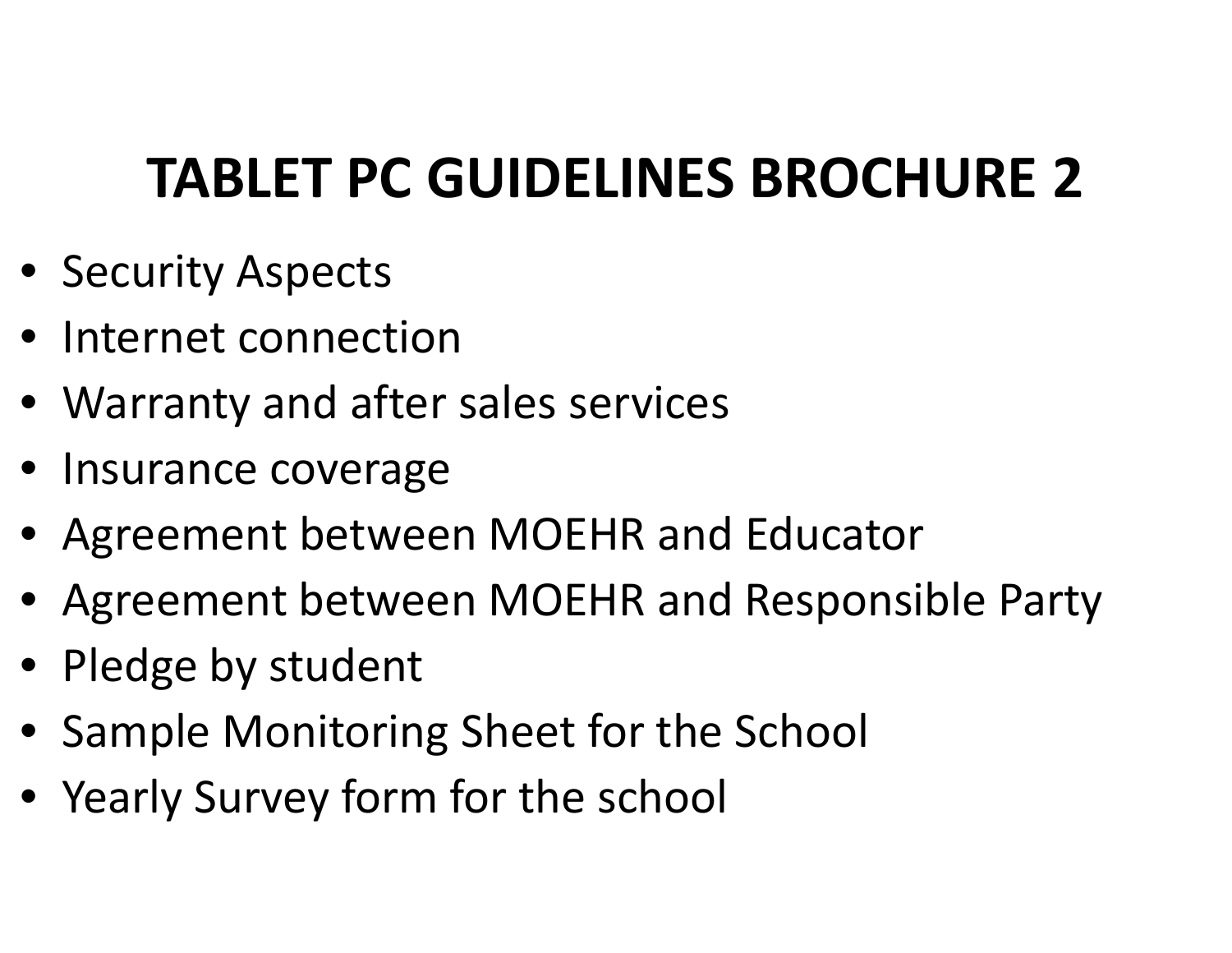#### **Insurance Cover**

- Insurance cover under finalisation
- Sum of RS 650 to be collected per student
- Schools to prepare list of SRM students in Form V and submit to PSSA